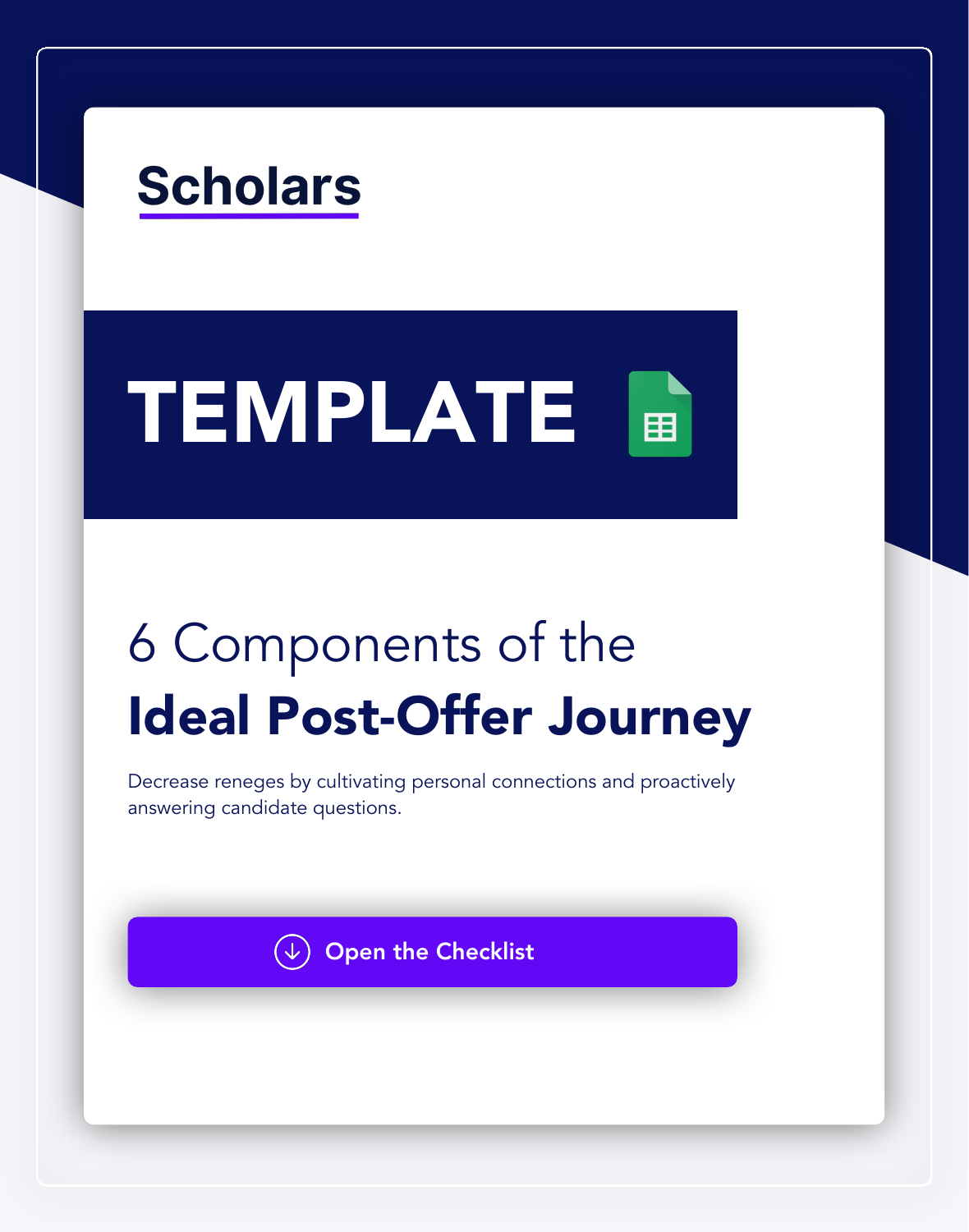@hirescholars | Scholars, Inc. ® | hirescholars.com

## **Scholars**

### Send a congratulatory letter and a short survey about their experience in your recruiting process.

#### Pro Tips:

1. Make sure that the congratulatory letter is personalized and comes from the recruiter or person who worked closely with the candidate.

2. Keep the survey short (1-3 questions). This should only take a couple of minutes to complete for the candidate but will give you an idea of general feedback.

Introduce candidates to their manager and other members of the team

they are joining.

#### Pro Tips:

1. Have team members record videos introducing themselves and talk about how excited they are for the candidate to join.

2. Allow candidates to schedule quick meetings or virtual coffee chats with employees to get to know each of them on a personal level and ask questions.

### Send company swag and gifts.

#### Pro Tips:

1. Invest in high quality gifts. A Hanes Beefy Tee doesn't send the best message to a new hire.

2. Make sure the gifts are actually useful and not the typical promotional giveaways.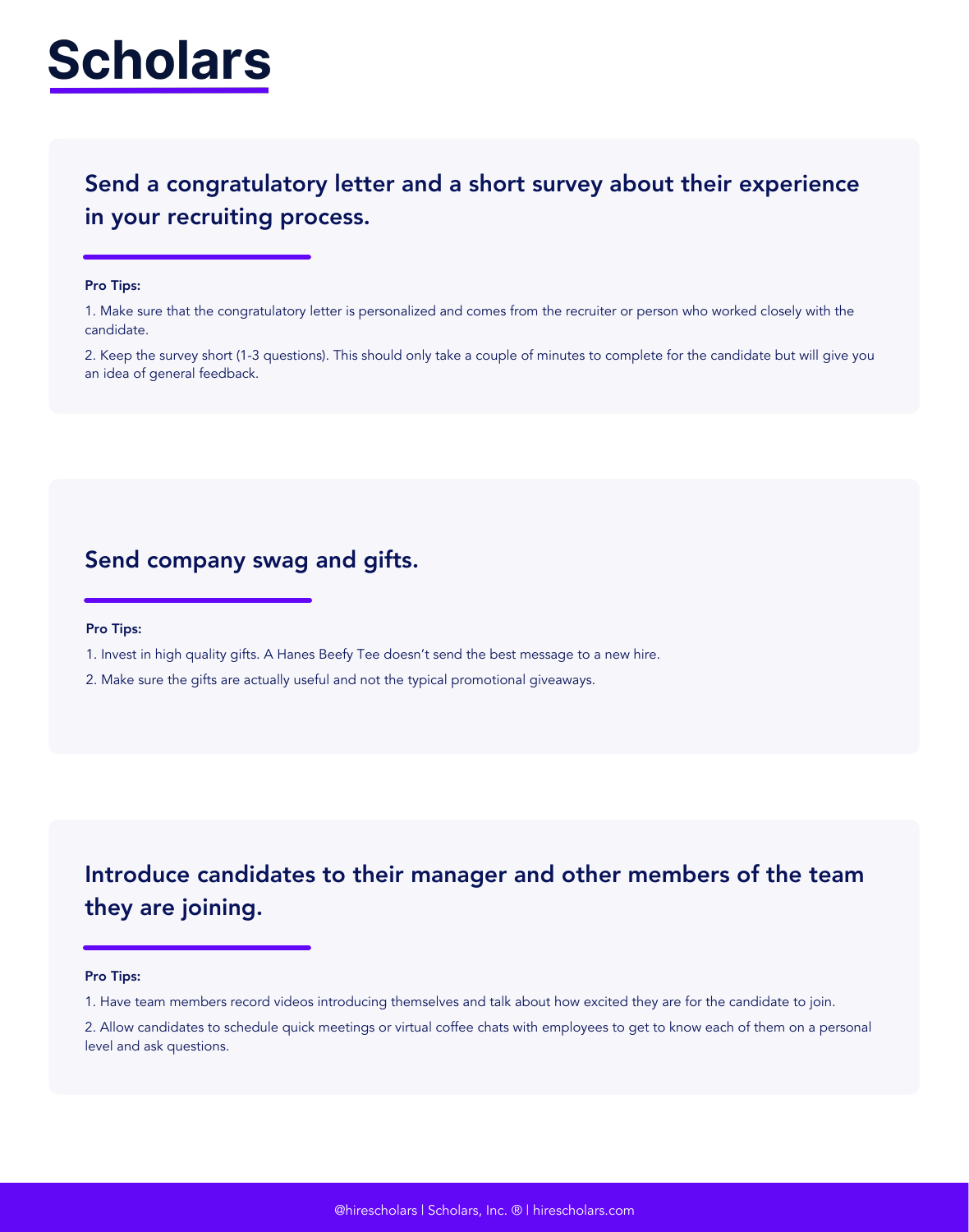## **Scholars**

### Introduce them to the other people in their cohort or create a community for them to communicate with each other.

#### Pro Tips:

- 2. Encourage them to start forming their own subgroups with people who share similar interests. This could be location, hobbies, the role they accepted, etc.
- 3. Utilize a checklist to learn the hobbies or interests of the cohort and announce the aggregate results to the group.

### Get them ready for onboarding with any training or documents that need to be completed before their first day.

### Pro Tips:

- 1. Prepare new hires to succeed in their new role by helping them get acclimated to the company/industry before they start.
- 2. Proactively answer their questions around logistical things like tax forms, direct deposit, etc.

### Create an easy way for new hires to ask additional questions.

#### Pro Tips:

- 1. Create a comprehensive new hire FAQ for them to check before submitting questions.
- 2. When questions are sent to your team, make sure you respond quickly!

<sup>1.</sup> Create a place for candidates to communicate with each other and start to form friendships. Slack and Facebook Groups are two good places to start.